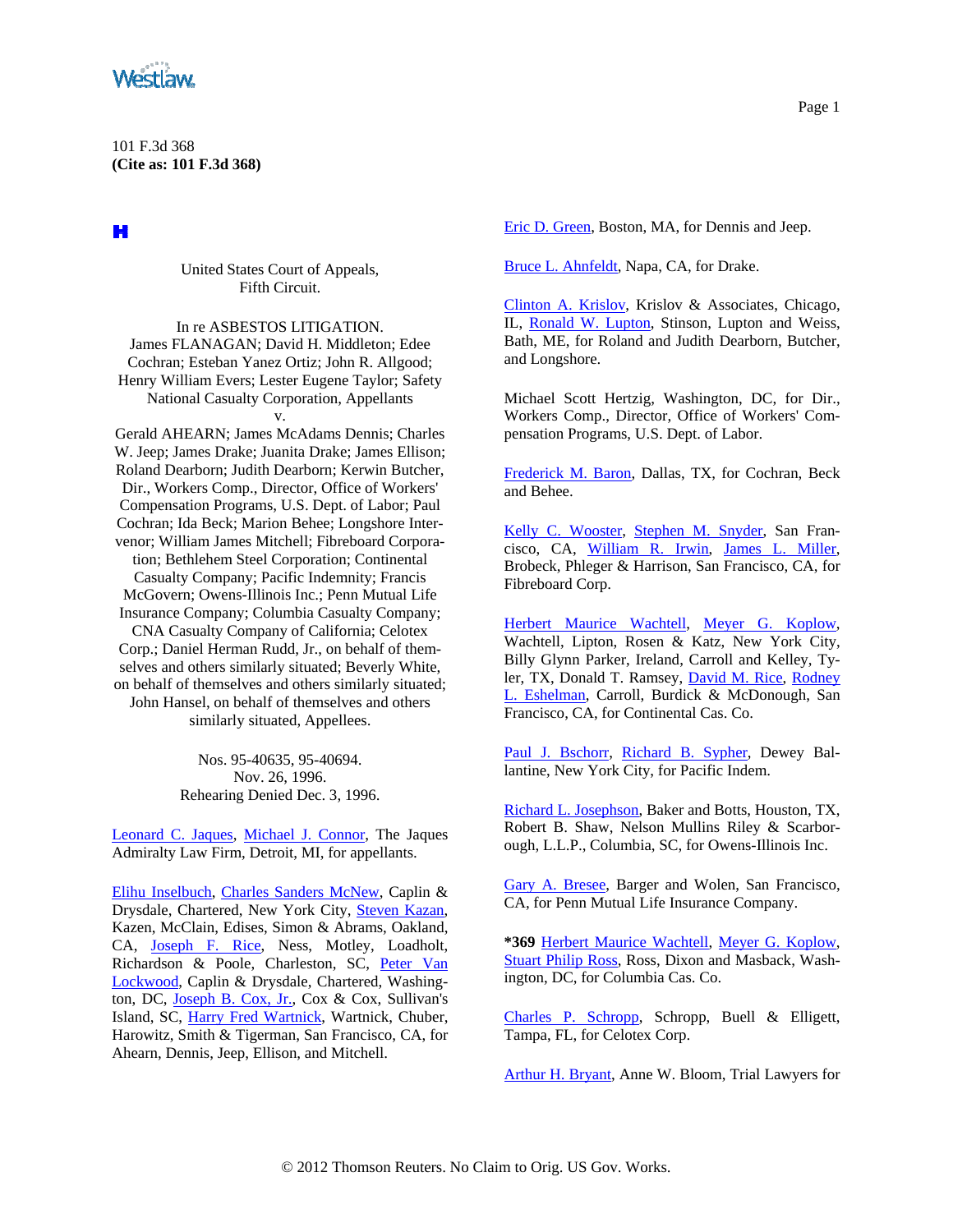<span id="page-1-0"></span>Public Justice, Washington, DC, for Trial Lawyers for Public Justice, amicus curiae.

[Jeffrey Robert White,](http://www.westlaw.com/Find/Default.wl?rs=dfa1.0&vr=2.0&DB=PROFILER-WLD&DocName=0168411101&FindType=h) Pamela A. Liapakis, Associated Trial Lawyers of America, Washington, DC, for Association of Trial Lawyers of America, amicus curiae.

[Craig A. Berrington](http://www.westlaw.com/Find/Default.wl?rs=dfa1.0&vr=2.0&DB=PROFILER-WLD&DocName=0203420901&FindType=h), [David F. Snyder,](http://www.westlaw.com/Find/Default.wl?rs=dfa1.0&vr=2.0&DB=PROFILER-WLD&DocName=0141875701&FindType=h) James L. Kimble, American Insurance Association, Washington, DC, for American Insurance Association, amicus curiae.

[Scott McCullen Baldwin](http://www.westlaw.com/Find/Default.wl?rs=dfa1.0&vr=2.0&DB=PROFILER-WLD&DocName=0148050501&FindType=h), Baldwin & Baldwin, Marshall, TX, for Asbestos Victims of America, amicus curiae.

[Roy L. Stacy](http://www.westlaw.com/Find/Default.wl?rs=dfa1.0&vr=2.0&DB=PROFILER-WLD&DocName=0165581901&FindType=h), [Dennis D. Conder,](http://www.westlaw.com/Find/Default.wl?rs=dfa1.0&vr=2.0&DB=PROFILER-WLD&DocName=0102898101&FindType=h) Dallas, TX, [Andrew K. Epting, Jr.,](http://www.westlaw.com/Find/Default.wl?rs=dfa1.0&vr=2.0&DB=PROFILER-WLD&DocName=0129434601&FindType=h) Wise, Pratt-Thomas, Pearce, Epting & Walker, Charleston, SC, for Safety National Casualty Corporation.

[Brent M. Rosenthal](http://www.westlaw.com/Find/Default.wl?rs=dfa1.0&vr=2.0&DB=PROFILER-WLD&DocName=0136520201&FindType=h), Steve Dan Baughman, Baron & Budd, Dallas, TX, [Frederick M. Baron,](http://www.westlaw.com/Find/Default.wl?rs=dfa1.0&vr=2.0&DB=PROFILER-WLD&DocName=0210714001&FindType=h) Dallas, TX, [Sidney Katherine Powell,](http://www.westlaw.com/Find/Default.wl?rs=dfa1.0&vr=2.0&DB=PROFILER-WLD&DocName=0203820901&FindType=h) Powell & Associates, Dallas, TX, [S. Ann Saucer,](http://www.westlaw.com/Find/Default.wl?rs=dfa1.0&vr=2.0&DB=PROFILER-WLD&DocName=0182571401&FindType=h) Dallas, TX, for Edee Cochran, appellant.

Appeal from the United States District Court for the Eastern District of Texas; [Robert M. Parker,](http://www.westlaw.com/Find/Default.wl?rs=dfa1.0&vr=2.0&DB=PROFILER-WLD&DocName=0120639301&FindType=h) Circuit Judge.

*ON SUGGESTIONS FOR REHEARING EN BANC*

(Opinion July 26, 1996, [5 Cir., 90 F.3d 963\)](http://www.westlaw.com/Find/Default.wl?rs=dfa1.0&vr=2.0&DB=506&FindType=Y&SerialNum=1996170719)

Before [REAVLEY,](http://www.westlaw.com/Find/Default.wl?rs=dfa1.0&vr=2.0&DB=PROFILER-WLD&DocName=0247561501&FindType=h) [DAVIS](http://www.westlaw.com/Find/Default.wl?rs=dfa1.0&vr=2.0&DB=PROFILER-WLD&DocName=0144313201&FindType=h) and [SMITH](http://www.westlaw.com/Find/Default.wl?rs=dfa1.0&vr=2.0&DB=PROFILER-WLD&DocName=0148349701&FindType=h), Circuit Judges. $\frac{FN^*}{T_N^*}$ 

> [FN\\*](#page-1-0) Judges King, Higginbotham, Barksdale, Benavides, and Parker are recused and did not participate in the consideration of the suggestions for rehearing en banc. Judge Dennis also did not participate.

## PER CURIAM:

The court having been polled at the request of one of its members and a majority of the judges who are in regular active service not having voted in favor [\(FRAP 35](http://www.westlaw.com/Find/Default.wl?rs=dfa1.0&vr=2.0&DB=1004365&DocName=USFRAPR35&FindType=L) and Local [Rule 35](http://www.westlaw.com/Find/Default.wl?rs=dfa1.0&vr=2.0&DB=1004365&DocName=USFRAPR35&FindType=L)), the suggestions for

rehearing en banc are DENIED.

[JERRY E. SMITH,](http://www.westlaw.com/Find/Default.wl?rs=dfa1.0&vr=2.0&DB=PROFILER-WLD&DocName=0148349701&FindType=h) Circuit Judge, with whom [GARWOOD](http://www.westlaw.com/Find/Default.wl?rs=dfa1.0&vr=2.0&DB=PROFILER-WLD&DocName=0204863401&FindType=h), [JOLLY](http://www.westlaw.com/Find/Default.wl?rs=dfa1.0&vr=2.0&DB=PROFILER-WLD&DocName=0164934701&FindType=h), [JONES,](http://www.westlaw.com/Find/Default.wl?rs=dfa1.0&vr=2.0&DB=PROFILER-WLD&DocName=0168836901&FindType=h) [EMILIO M. GARZA](http://www.westlaw.com/Find/Default.wl?rs=dfa1.0&vr=2.0&DB=PROFILER-WLD&DocName=0141561901&FindType=h) and [DeMOSS,](http://www.westlaw.com/Find/Default.wl?rs=dfa1.0&vr=2.0&DB=PROFILER-WLD&DocName=0248303601&FindType=h) Circuit Judges, join, dissenting:

I respectfully dissent from the failure of the court to grant rehearing en banc. The result of this litigation, as implemented by the district court and affirmed by the panel majority, is the first no-opt-out, mass-tort, settlement-only, futures-only class action ever attempted or approved. The issues presented are worthy of consideration beyond the level of circuit panel review.

Five of the active judges are disqualified from participating in this matter, and a sixth judge has elected not to participate in the consideration of the suggestion for rehearing en banc. Accordingly, it is not possible to determine whether, if all active judges were voting, a majority would decide to rehear this case en banc.

The applicable statute and rules require the affirmative vote of a majority of the active judges-here, nine of the seventeen active judges-for en banc consideration, as recused and non-participating judges are counted as members of the court for purposes of the calculation. $\frac{FN1}{FN}$  The effect in this **\*370** case is to require not a simple majority, but a supermajority of 82%- nine of the eleven participating judges-to favor reconsideration.

> [FN1.](#page-1-0) "Judges in regular active service who are disqualified for any reason or who cannot participate in the decision of an en banc case nevertheless shall be counted as judges in regular active service." 5TH CIR.R. 35.6. Under [28 U.S.C. § 46\(c\)](http://www.westlaw.com/Find/Default.wl?rs=dfa1.0&vr=2.0&DB=1000546&DocName=28USCAS46&FindType=L&ReferencePositionType=T&ReferencePosition=SP_4b24000003ba5), rehearing en banc is "ordered by a majority of the circuit judges of the circuit who are in regular active service." *See* [FED.R.APP.P. 35\(a\)](http://www.westlaw.com/Find/Default.wl?rs=dfa1.0&vr=2.0&DB=1004365&DocName=USFRAPR35&FindType=L); *[Shenker v. Baltimore & Ohio R.R.,](http://www.westlaw.com/Find/Default.wl?rs=dfa1.0&vr=2.0&DB=708&FindType=Y&ReferencePositionType=S&SerialNum=1963125391&ReferencePosition=1670)* [374 U.S.](http://www.westlaw.com/Find/Default.wl?rs=dfa1.0&vr=2.0&DB=708&FindType=Y&ReferencePositionType=S&SerialNum=1963125391&ReferencePosition=1670)  [1, 4-5, 83 S.Ct. 1667, 1670, 10 L.Ed.2d 709](http://www.westlaw.com/Find/Default.wl?rs=dfa1.0&vr=2.0&DB=708&FindType=Y&ReferencePositionType=S&SerialNum=1963125391&ReferencePosition=1670)  [\(1963\);](http://www.westlaw.com/Find/Default.wl?rs=dfa1.0&vr=2.0&DB=708&FindType=Y&ReferencePositionType=S&SerialNum=1963125391&ReferencePosition=1670) *[Western P.R.R. v. Western P.R.R.,](http://www.westlaw.com/Find/Default.wl?rs=dfa1.0&vr=2.0&DB=708&FindType=Y&ReferencePositionType=S&SerialNum=1953120647&ReferencePosition=657)* [345 U.S. 247, 250, 73 S.Ct. 656, 657-58, 97](http://www.westlaw.com/Find/Default.wl?rs=dfa1.0&vr=2.0&DB=708&FindType=Y&ReferencePositionType=S&SerialNum=1953120647&ReferencePosition=657)  [L.Ed. 986 \(1953\);](http://www.westlaw.com/Find/Default.wl?rs=dfa1.0&vr=2.0&DB=708&FindType=Y&ReferencePositionType=S&SerialNum=1953120647&ReferencePosition=657) *[Variable Annuity Life Ins.](http://www.westlaw.com/Find/Default.wl?rs=dfa1.0&vr=2.0&DB=350&FindType=Y&SerialNum=1993159874)  [Co. v. Clarke,](http://www.westlaw.com/Find/Default.wl?rs=dfa1.0&vr=2.0&DB=350&FindType=Y&SerialNum=1993159874)* [998 F.2d 1295 \(5th Cir.1993\)](http://www.westlaw.com/Find/Default.wl?rs=dfa1.0&vr=2.0&DB=350&FindType=Y&SerialNum=1993159874), *suggestion for rehearing en banc denied,* [13](http://www.westlaw.com/Find/Default.wl?rs=dfa1.0&vr=2.0&DB=506&FindType=Y&ReferencePositionType=S&SerialNum=1994037247&ReferencePosition=834)  [F.3d 833, 834 \(5th Cir.1994\)](http://www.westlaw.com/Find/Default.wl?rs=dfa1.0&vr=2.0&DB=506&FindType=Y&ReferencePositionType=S&SerialNum=1994037247&ReferencePosition=834) (Smith, J., dissenting), *rev'd sub nom. [NationsBank of](http://www.westlaw.com/Find/Default.wl?rs=dfa1.0&vr=2.0&DB=708&FindType=Y&SerialNum=1995030824)  [North Carolina, N.A. v. Variable Annuity](http://www.westlaw.com/Find/Default.wl?rs=dfa1.0&vr=2.0&DB=708&FindType=Y&SerialNum=1995030824)*